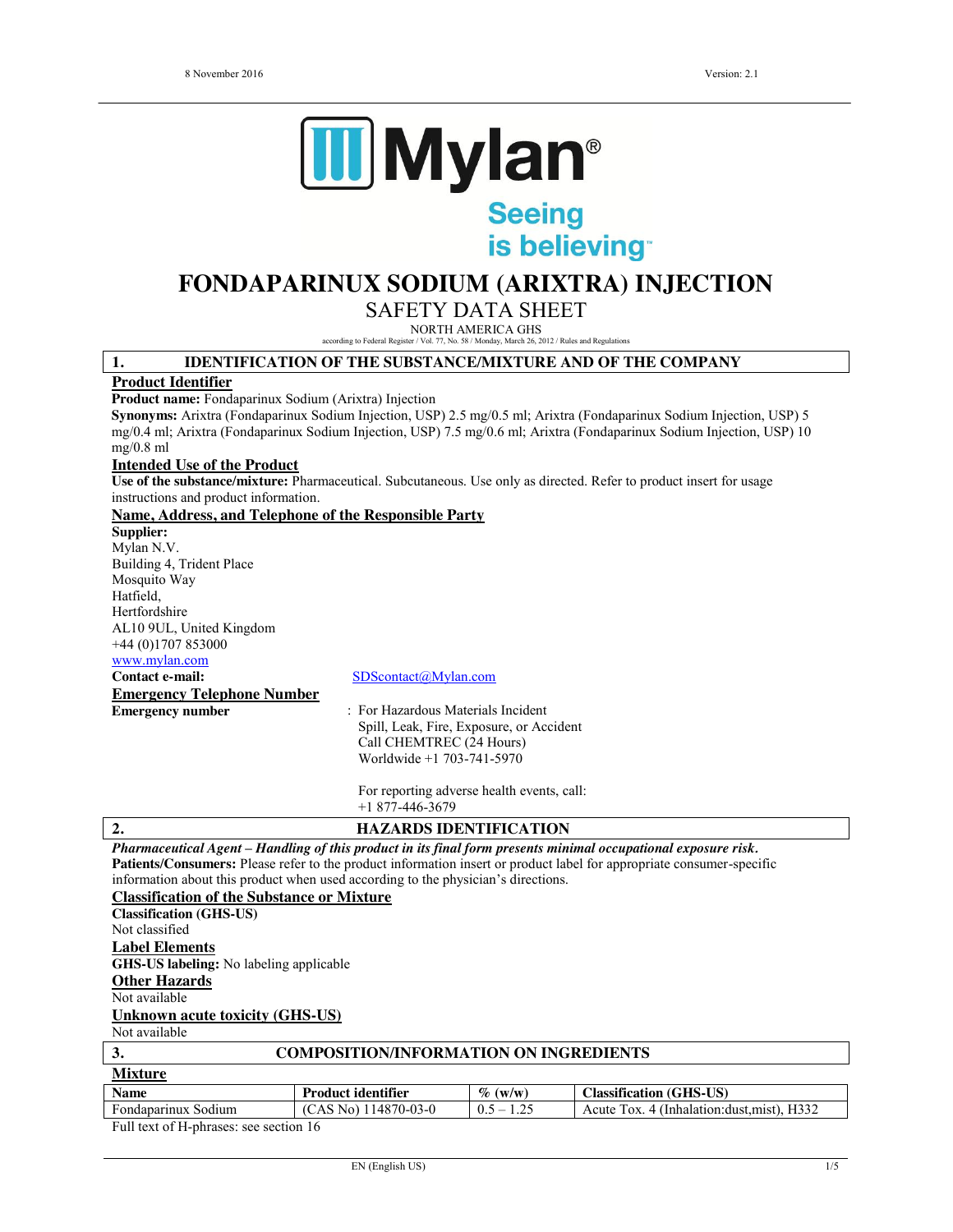# **4. FIRST AID MEASURES**

*This is a pharmaceutical product in its final form. The risk of harmful exposure in the workplace is limited, however, the following guidance may be used as needed.*

# **Description of First Aid Measures**

**General:** Never give anything by mouth to an unconscious person. If you feel unwell, seek medical advice.

**Inhalation:** The risk of inhalation exposure is negligible when product is in its final packaged form. If exposed and become symptomatic, move to fresh air and get medical attention if symptoms persist.

**Skin Contact:** Basic hygiene and appropriate precautions should prevent skin contact. If skin contact occurs, wash affected area with soap and water for at least 15 minutes. Should skin irritation, allergic reaction, or rash occur, remove contaminated clothing (if required) and seek medical advice.

**Eye Contact:** The risk of eye exposure is negligible when product is in its final packaged form. If eye contact occurs, flush immediately with water for at least 15 minutes. If easy to do, remove contact lenses. Get medical attention.

**Ingestion:** Ingestion is not an anticipated route of exposure. If accidental ingestion occurs, flush mouth out with water and get medical attention.

# **Most Important Symptoms and Effects Both Acute and Delayed**

**General:** Please refer to the package insert for more detailed information.

**Inhalation:** None expected under normal conditions of use.

**Skin Contact:** May cause mild skin irritation.

**Eye Contact:** May cause eye irritation.

**Ingestion:** Ingestion is likely to be harmful or have adverse effects.

**Injection:** Common side effects include: pale skin, troubled breathing, unusual bleeding or bruising, unusual tiredness or weakness.

**Chronic symptoms:** Not available

#### **Indication of Any Immediate Medical Attention and Special Treatment Needed**

If exposed or concerned, get medical advice and attention. In the event of accidental injection, go immediately to the nearest emergency room.

# **5. FIREFIGHTING MEASURES**

#### **Extinguishing Media**

**Suitable extinguishing media:** Not flammable. Use extinguishing media appropriate for surrounding fire.

**Unsuitable extinguishing media:** None known.

# **Special Hazards Arising From the Substance or Mixture**

**Fire hazard:** Not flammable.

**Explosion hazard:** Product is not explosive.

**Reactivity:** Hazardous reactions will not occur under normal conditions.

# **Advice for Firefighters**

**Precautionary measures fire:** Exercise caution when fighting any chemical fire.

**Firefighting instructions:** Use water spray or fog for cooling exposed containers.

**Protection during firefighting:** Do not enter fire area without proper protective equipment, including respiratory protection. Hazardous Combustion Products: Nitrogen compounds. Carbon oxides (CO, CO<sub>2</sub>). Sodium oxides. Sulfur compounds. **Other information:** Refer to Section 9 for flammability properties.

# **6. ACCIDENTAL RELEASE MEASURES**

*This is a pharmaceutical product in its final form. The risk of harmful exposure in the workplace is limited, however, the following guidance may be used as needed.*

# **Personal Precautions, Protective Equipment and Emergency Procedures**

**General measures:** Avoid all contact with skin, eyes, or clothing.

#### **For Non-Emergency Personnel**

**Protective equipment:** Use appropriate personal protection equipment (PPE).

**Emergency procedures:** Evacuate unnecessary personnel.

## **For Emergency Personnel**

**Protective equipment:** Equip cleanup crew with proper protection.

**Emergency procedures:** Ventilate area. Stop release.

#### **Environmental Precautions**

Prevent entry to sewers and public waters.

# **Methods and Material for Containment and Cleaning Up**

**Methods for cleaning up:** For small quantities associated with normal therapeutic use, collect spillage and transfer to a closed waste container for disposal. For large or bulk quantities, after absorption with inert material, collect spillage by sweeping up spilled material and place in a labeled, sealed container for proper disposal.

#### **Reference to Other Sections**

See heading 8, Exposure Controls and Personal Protection.

# **7. HANDLING AND STORAGE**

#### **Precautions for Safe Handling**

**Patients/Consumers:** Patients should adhere to the instructions provided within the product information insert or product label for appropriate consumer-specific information about this product when used according to the physician's directions.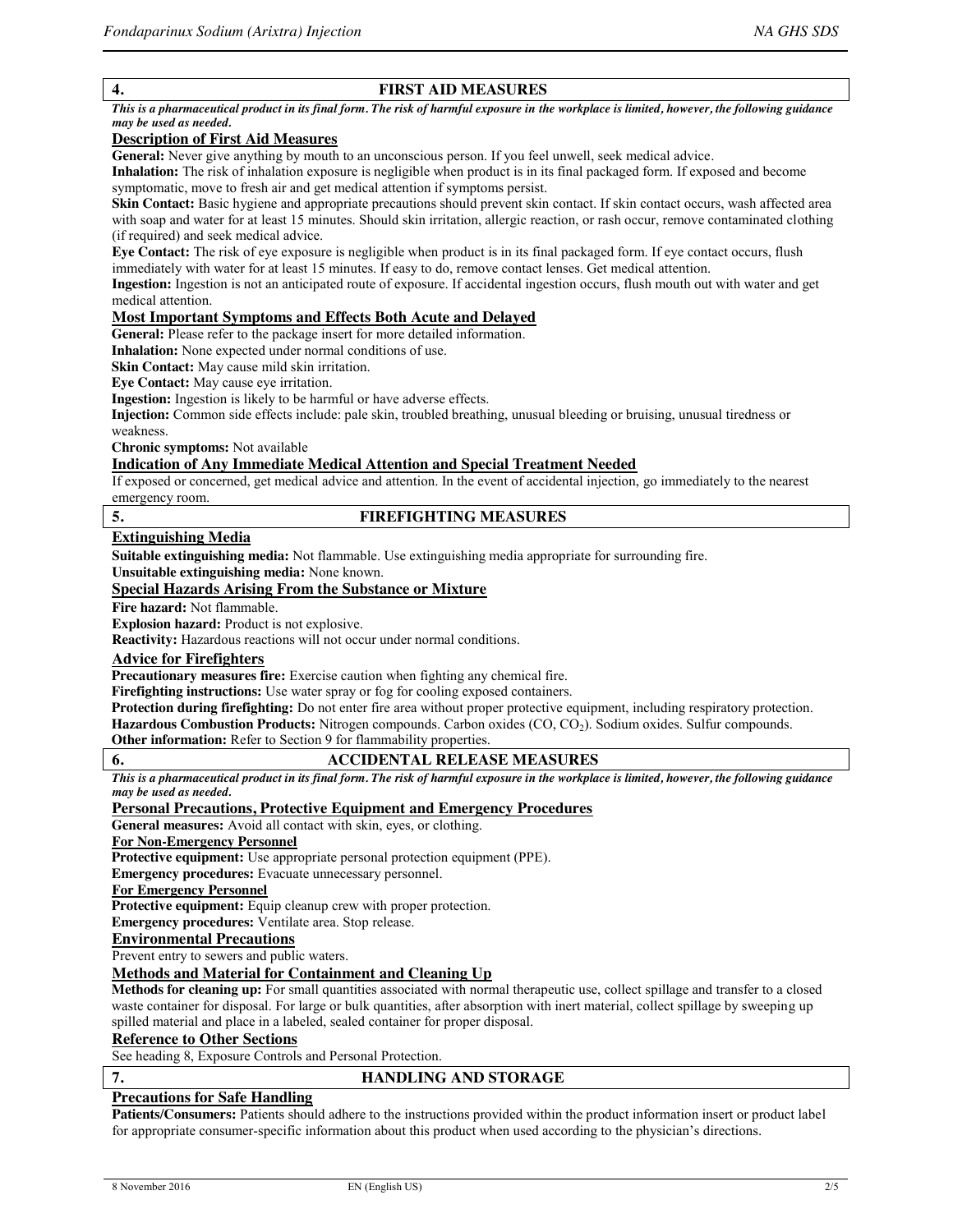**Hygiene measures:** This SDS is for a pharmaceutical agent - Handling of this product in its final form presents minimal occupational exposure risk. In an occupational setting, handle in accordance with good industrial hygiene and safety procedures. Avoid contact with eyes, skin and clothing. Avoid breathing vapor or mist. Use appropriate personal protective equipment when handling and observe good personal hygiene measures after handling.

### **Conditions for Safe Storage, Including Any Incompatibilities**

**Storage conditions:** Store in a dry, cool and well-ventilated place. Protect from heat and direct sunlight.

**Special rules on packaging:** Examine the vial for particulate matter and discoloration prior to administration. If the solution is discolored or contains solid particles (precipitate), do not use.

# **Specific End Use(s)**

Pharmaceutical. Refer to product insert for usage instructions and product information.

# **8. EXPOSURE CONTROLS/PERSONAL PROTECTION**

*This is a pharmaceutical product in its final form. The risk of harmful exposure in the workplace is limited, however, the following guidance may be used as needed.*

**Control Parameters**

Not available

#### **Exposure Controls**

**Appropriate engineering controls:** Not generally required. Site-specific risk assessments should be conducted to determine the appropriate exposure control measures. If applicable, use process enclosures, local exhaust ventilation, or other engineering controls to maintain airborne levels below recommended exposure limits.

**Personal protective equipment:** Not generally required. The use of personal protective equipment may be necessary as conditions warrant.

**Hand protection:** Wear protective gloves made from PVC, neoprene, nitrile, vinyl, or PVC/NBR.

**Eye protection:** In laboratory, medical or industrial settings, or operations in which airborne particulates will be generated, safety glasses with side shields are recommended.

**Skin and body protection:** In laboratory, medical or industrial settings, impervious disposable gloves and protective clothing are recommended if skin contact with drug product is possible.

**Respiratory protection:** When manufacturing or handling product in large quantities and vapors or mists may be generated, maintain airborne concentrations below recommended limits. Workplace risk assessments should be completed before specifying and implementing respirator usage. NIOSH approved respirators for protection should be used if respirators are found to be necessary. **9. PHYSICAL AND CHEMICAL PROPERTIES**

| ,,                                                           | THI SICAL AND CHEMICAL I NOT ENTILS        |  |  |  |
|--------------------------------------------------------------|--------------------------------------------|--|--|--|
| <b>Information on Basic Physical and Chemical Properties</b> |                                            |  |  |  |
| <b>Physical state</b>                                        | Liquid<br>$\bullet$                        |  |  |  |
| Appearance                                                   | Clear, colorless to slightly yellow liquid |  |  |  |
| <b>Odor and Odor threshold</b>                               | Not available                              |  |  |  |
| pH                                                           | Not available                              |  |  |  |
| Relative evaporation rate (butyl acetate=1)                  | Not available                              |  |  |  |
| <b>Melting/Freezing point</b>                                | Not available                              |  |  |  |
| <b>Boiling point</b>                                         | Not available                              |  |  |  |
| <b>Flash point</b>                                           | Not available                              |  |  |  |
| <b>Auto-ignition temperature</b>                             | Not available                              |  |  |  |
| <b>Decomposition Temperature</b>                             | Not available                              |  |  |  |
| Flammability (solid, gas)                                    | Not available                              |  |  |  |
| <b>Upper and Lower flammable limits</b>                      | Not available                              |  |  |  |
| Vapor pressure                                               | Not available                              |  |  |  |
| Relative vapor density at 20 $\,^{\circ}\mathrm{C}$          | Not available                              |  |  |  |
| <b>Relative density/Specific gravity</b>                     | Not available                              |  |  |  |
| <b>Solubility</b>                                            | Not available                              |  |  |  |
| Log Pow/Kow                                                  | Not available                              |  |  |  |
| <b>Viscosity</b>                                             | Not available                              |  |  |  |
| <b>Explosion data - sensitivity to mechanical impact</b>     | Not available                              |  |  |  |
| Explosion data - sensitivity to static discharge             | Not available                              |  |  |  |
| $\mathbf{A}$<br>COLOUI FOV AND DEA COUVERY                   |                                            |  |  |  |



#### **10. STABILITY AND REACTIVITY**

**Reactivity** Hazardous reactions will not occur under normal conditions.<br>Chemical Stability Stable under normal conditions. Stable under normal conditions. **Possibility of Hazardous Reactions** Hazardous polymerization will not occur. **Conditions to Avoid** Direct sunlight. Extremely high or low temperatures. **Incompatible Materials** Strong oxidizers. Strong bases. Strong acids.<br>**Hazardous Decomposition Products** Decomposition will not occur u Decomposition will not occur under normal conditions. **11. TOXICOLOGICAL INFORMATION Information on Toxicological Effects - Product**

**Acute toxicity:** Not classified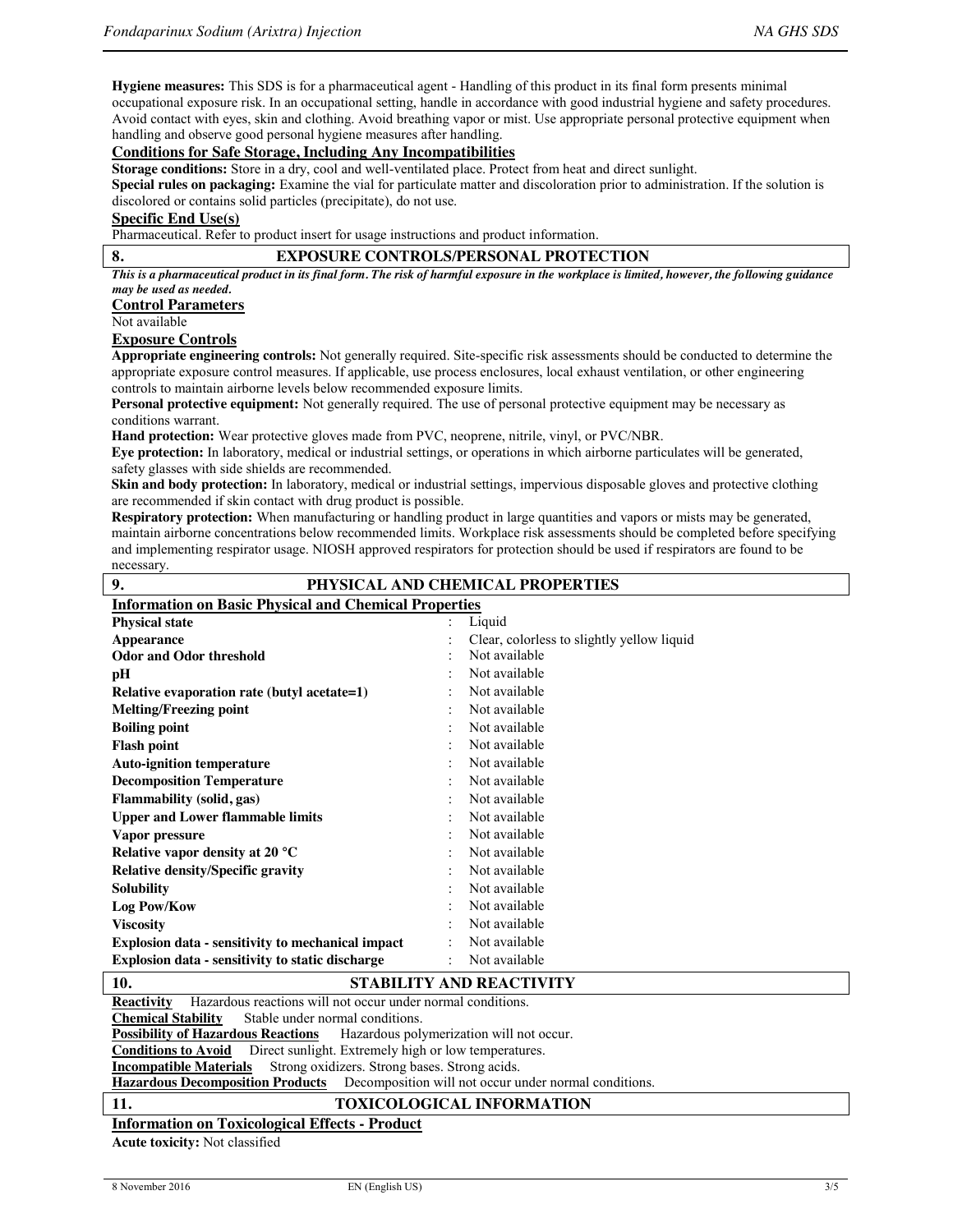**LD50 and LC50 Data:** Not available **Skin Corrosion/Irritation:** Not classified **Serious Eye Damage/Irritation:** Not classified

| Respiratory or Skin Sensitization: Not classified                                                                                            |  |  |  |  |
|----------------------------------------------------------------------------------------------------------------------------------------------|--|--|--|--|
| Germ Cell Mutagenicity: Not classified                                                                                                       |  |  |  |  |
| <b>Teratogenicity:</b> Not available                                                                                                         |  |  |  |  |
| Carcinogenicity: Not classified                                                                                                              |  |  |  |  |
| Specific Target Organ Toxicity (Repeated Exposure): Not classified                                                                           |  |  |  |  |
| <b>Reproductive Toxicity: Not classified</b>                                                                                                 |  |  |  |  |
| Specific Target Organ Toxicity (Single Exposure): Not classified                                                                             |  |  |  |  |
| <b>Aspiration Hazard: Not classified</b>                                                                                                     |  |  |  |  |
| <b>Information on Toxicological Effects - Ingredient(s)</b><br>LD50 and LC50 Data: Not available                                             |  |  |  |  |
| 12.<br><b>ECOLOGICAL INFORMATION</b>                                                                                                         |  |  |  |  |
| <b>Toxicity</b>                                                                                                                              |  |  |  |  |
| Not available                                                                                                                                |  |  |  |  |
| <b>Persistence and Degradability</b>                                                                                                         |  |  |  |  |
| Not available                                                                                                                                |  |  |  |  |
| <b>Bioaccumulative Potential</b>                                                                                                             |  |  |  |  |
| Not available                                                                                                                                |  |  |  |  |
| 13.<br><b>DISPOSAL CONSIDERATIONS</b>                                                                                                        |  |  |  |  |
| Sewage disposal recommendations: Do not dispose of waste into sewer.                                                                         |  |  |  |  |
| Waste disposal recommendations: Dispose of waste material in accordance with all local, regional, national, provincial,                      |  |  |  |  |
| territorial and international regulations.                                                                                                   |  |  |  |  |
| <b>Additional information:</b> Contaminated sharps should be discarded immediately or as soon as possible in containers that are             |  |  |  |  |
| closable, puncture-resistant, leak proof on sides and bottoms, and appropriately labeled. Contact your local health department for           |  |  |  |  |
|                                                                                                                                              |  |  |  |  |
| referral to a Safe Syringe Disposal Program.                                                                                                 |  |  |  |  |
| 14.<br><b>TRANSPORT INFORMATION</b>                                                                                                          |  |  |  |  |
| Transportation requirements can vary based on numerous factors such as regional regulations and shipment volume. It is the responsibility    |  |  |  |  |
| of the transporting organization to ensure complaince with all applicable laws and regulations regarding the transportation of this product. |  |  |  |  |
| In accordance with ICAO/IATA/DOT/TDG                                                                                                         |  |  |  |  |
| Not regulated for transportation as hazardous material or dangerous goods.                                                                   |  |  |  |  |
| 15.<br><b>REGULATORY INFORMATION</b>                                                                                                         |  |  |  |  |
| <b>US Federal Regulations</b>                                                                                                                |  |  |  |  |
| Not applicable                                                                                                                               |  |  |  |  |
| <b>US State Regulations</b>                                                                                                                  |  |  |  |  |
| Not applicable                                                                                                                               |  |  |  |  |
| <b>Canadian Regulations</b>                                                                                                                  |  |  |  |  |
| <b>Fondaparinux Sodium (Arixtra) Injection</b>                                                                                               |  |  |  |  |
| Uncontrolled product according to WHMIS classification criteria                                                                              |  |  |  |  |
| This product has been classified in accordance with the hazard criteria of the Controlled Products Regulations (CPR) and the                 |  |  |  |  |
| SDS contains all of the information required by CPR.                                                                                         |  |  |  |  |
| 16.<br><b>OTHER INFORMATION</b>                                                                                                              |  |  |  |  |
| 8 November 2016<br><b>Revision date</b>                                                                                                      |  |  |  |  |
| This document has been prepared in accordance with the SDS requirements of the OSHA Hazard<br>Data sources                                   |  |  |  |  |
| Communication Standard 29 CFR 1910.1200.                                                                                                     |  |  |  |  |
| This document has been prepared in accordance with standards for workplace safety. The<br><b>Other information</b>                           |  |  |  |  |
| precautionary statements and warnings included might not apply in all cases. Your needs may                                                  |  |  |  |  |
| vary depending on the potential for exposure in your workplace.                                                                              |  |  |  |  |
| <b>GHS Full Text Phrases:</b><br>$\Lambda$ auto Toy $\Lambda$ (Inholation duct mist)<br>A qui toxique (inholation duct mist) Cotogous A      |  |  |  |  |

| nalation<br>dust.mist <br>TOX.<br>Acute<br>Inha | ategory<br>1n <sub>r</sub><br>halatıon:<br>Acute<br>toxicit<br>anst: |
|-------------------------------------------------|----------------------------------------------------------------------|
| $   -$<br>11 <i>33</i><br>____                  | -inhaled<br>$\mathbf{d}$ darr                                        |

#### **Party Responsible For The Preparation Of This Document:**

Mylan Global Environmental, Health, and Safety Department Phone Number: 304-599-2595